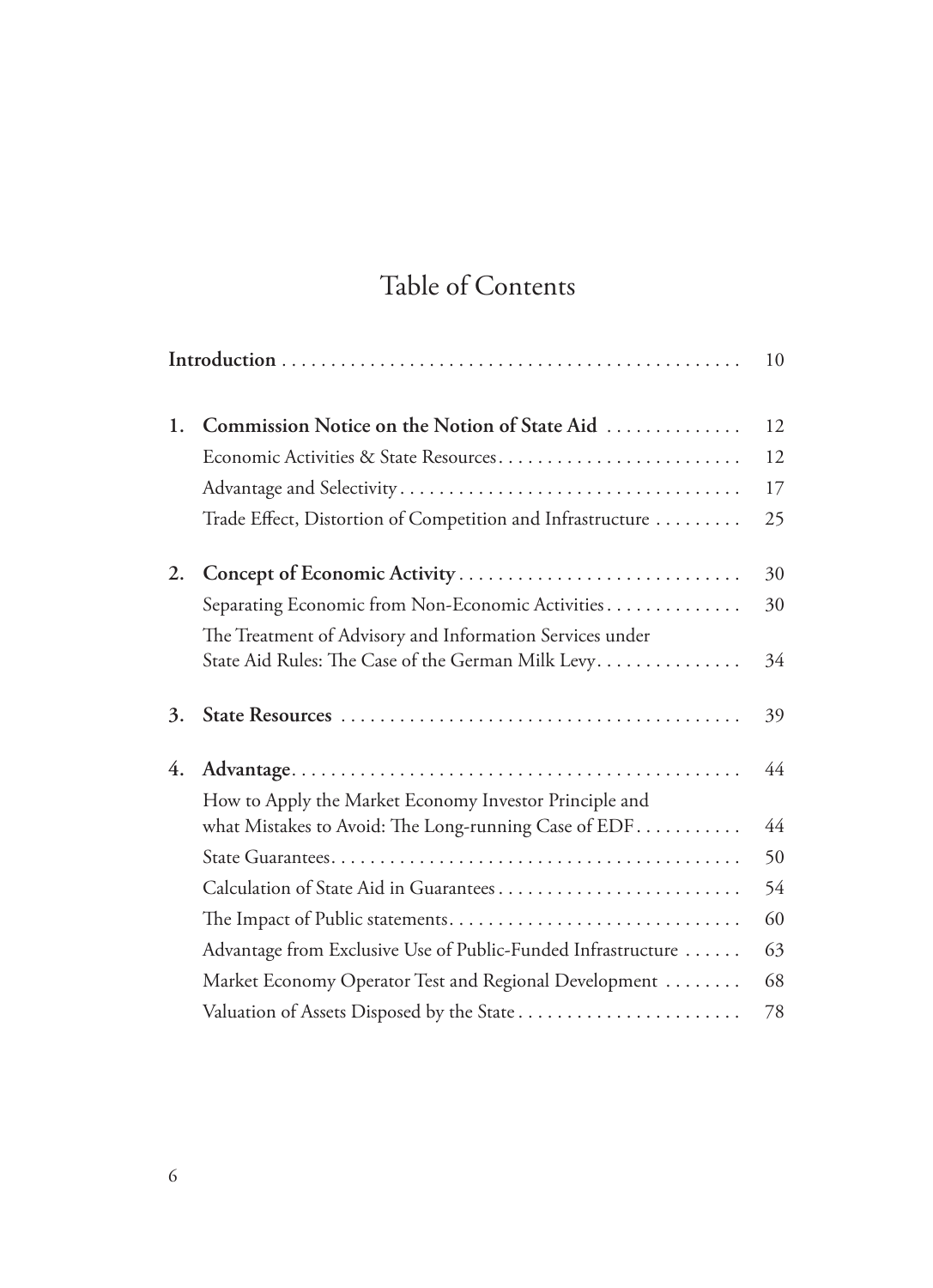| 5. | Advantage & Compensation                                          | 84  |
|----|-------------------------------------------------------------------|-----|
|    | Compensation for the Extra Costs Imposed by Law                   | 84  |
|    |                                                                   | 89  |
|    |                                                                   | 92  |
|    |                                                                   | 97  |
| 6. |                                                                   | 101 |
|    | The Private Creditor Test: All Options Must be Taken into Account | 101 |
|    | Private Investor v Private Creditor                               | 108 |
| 7. | What Determines the Selectivity of a Public Measure?              | 113 |
|    | The Objectives of the Measure or its Effects?                     | 113 |
|    | An Exception Is Not Necessarily Selective:                        |     |
|    | The Case of the Spanish Tax Lease                                 | 120 |
|    | How to Determine the Selectivity of a Tax Measure                 | 124 |
|    |                                                                   | 130 |
| 8. |                                                                   | 133 |
| 9. |                                                                   | 139 |
|    |                                                                   | 139 |
|    |                                                                   | 145 |
|    | Hungarian Advertisement Tax, Polish Retail Tax                    | 151 |
|    |                                                                   | 155 |
|    | Tax Exemptions Authorised by the Council of the EU                | 160 |
|    |                                                                   |     |
|    |                                                                   | 166 |
|    |                                                                   | 166 |
|    |                                                                   | 171 |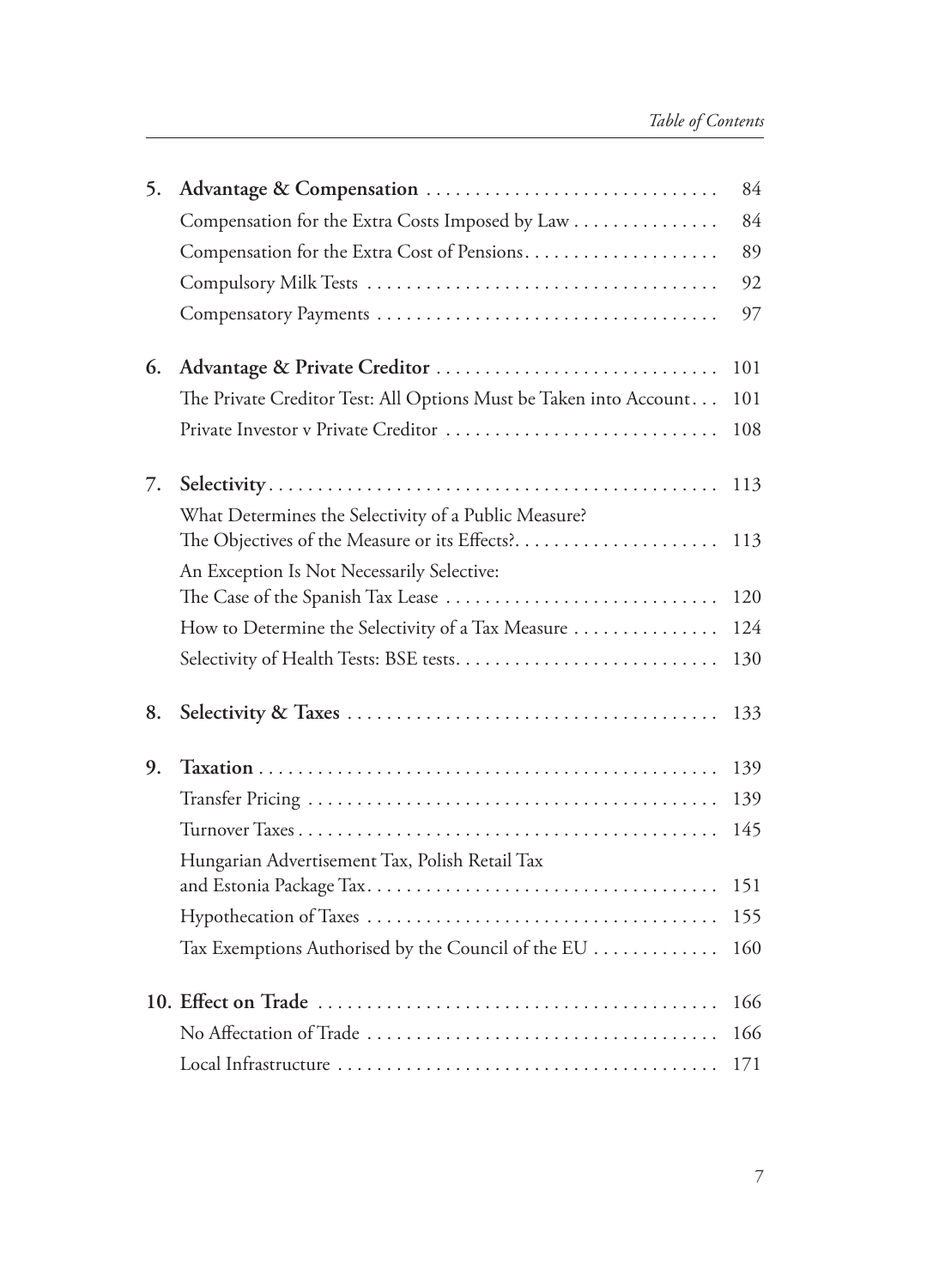|                                                                                           | 175 |
|-------------------------------------------------------------------------------------------|-----|
| Combining Infrastructure Aid with SGEI Aid                                                | 175 |
| Connecting Public and Private Infrastructure                                              | 185 |
| When Infrastructure is not Public:                                                        | 190 |
| The Boundaries of Non-Economic Infrastructure<br>and the Limits of the Funding Gap Method | 194 |
|                                                                                           | 200 |
| Sport Facilities, the Balancing Test and Distortion of Competition                        | 200 |
| Compatible State Aid May Have Negative Effects                                            |     |
|                                                                                           | 204 |
|                                                                                           | 209 |
| Media Plurality in Denmark and Distortion of Competition                                  | 218 |
|                                                                                           | 224 |
| Who is Aided when a Bank is Resolved?                                                     | 224 |
|                                                                                           | 230 |
| Non-State Aid Assistance to Depositors and Customers of Banks                             | 238 |
| Absence of State Aid from the Resolution<br>of the Cooperative Bank of Peloponnese        | 242 |
|                                                                                           | 244 |
|                                                                                           | 252 |
| 16. Services of General Economic Interest                                                 | 257 |
| 17. The General Block Exemption Regulation                                                | 263 |
|                                                                                           | 267 |